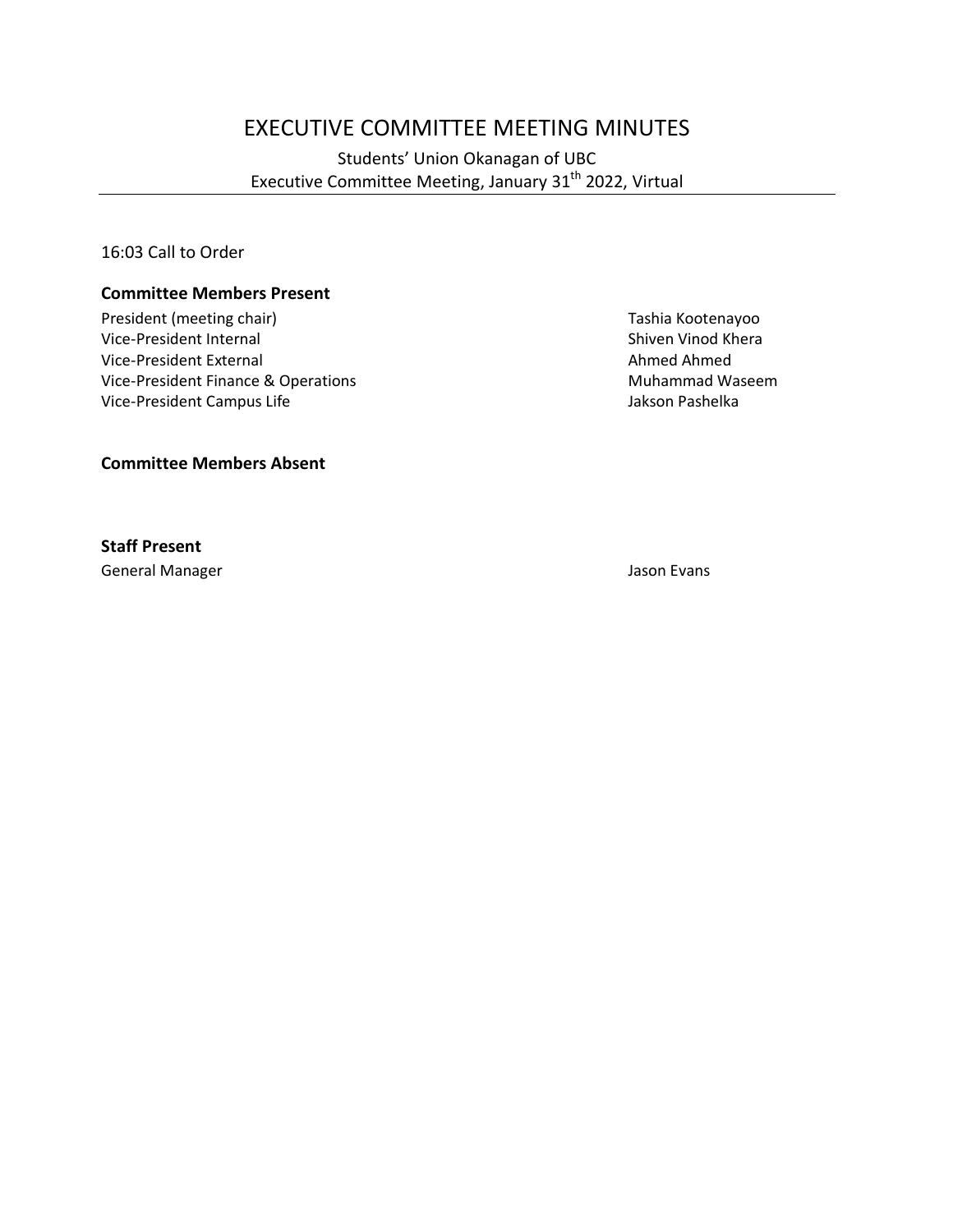#### **1.** ACKNOWLEDGEMENT OF TERRITORY

*We would like to acknowledge that we are on the traditional, ancestral territory of the Okanagan Nation. We would like to recognize that learning happened in this place long before this institution was established. It's important that we understand that we are very privileged to be living, working, and learning in these territories that are not our own.*

## **2.** ADOPTION OF AGENDA

22/01/31.01 Waseem/Pashelka Be it resolved that the agenda be adopted. Carried

- **3.** PRESENTATIONS
- **4.** OLD BUSINESS
- **5.** NEW BUSINESS
- **6.** INFORMATION ITEMS

## **6.1 Art on the Line**

Kootenayoo explained the Visual Arts Course Union hosts an annual event called "Art on the Line" which showcases the work and supports student artists from UBC Okanagan. She reviewed the SUOs previous contribution to the event and requested input from the Executive on tickets.

The Executive agreed to purchase three (3) tickets for the event.

# **6.2 Student Association Lockers**

Khera and Evans provided an update that the Student Association lockers were be installed and would be ready for use upon the return to campus.

# **6.3 WUSC**

Kootenayoo report on the WUSC contract, and the expiration of the contract and fee collection. She explained that the 2020-2021 Executive had attempted numerous times to contact the local chapter of WUSC, without success. Furthermore, Kootenayoo reviewed the timeline for a new contract and referendum.

Ahmed spoke to the importance of WUSC and ensuring this was a program UBC and the SUO continued to provide.

Khera agreed.

Waseem noted that the Executive should work on the WUSC contract with a timeline for a new referendum in April.

The Executive agreed.

# **6.4 RoundTable**

Khera provided an update on the Food Insecurity gift-card program. He shared that he developed a procedure for collecting student information aligned with the IPS procedures for a similar program.

Evans explained that there would be further discussion with staff to oversee the long-term